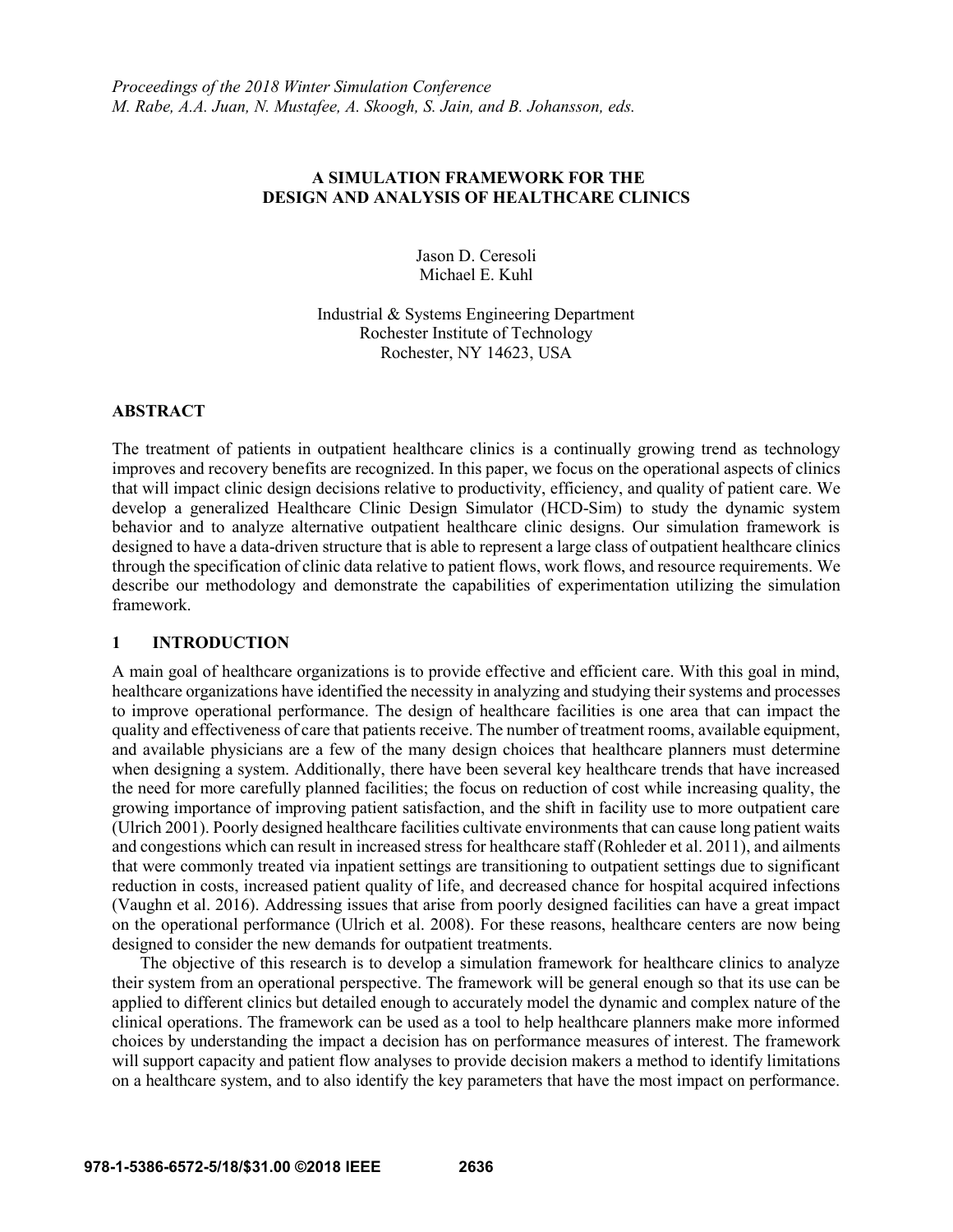This enhanced understanding will enable the best design to be identified in a low cost and low risk environment.

The remainder of this paper is organized as follows: a summary of related work is presented in Section 2; the simulation framework methodology is discussed in Section 3; experimentation using the framework is shown in Section 4; and a conclusion and future work are discussed in Section 5.

#### **2 SUMMARY OF RELATED WORK**

The use of simulation to study healthcare systems has grown substantially in the last several years. In this section, we summarize a portion of this research related to the need for generalized/reusable models; the use of simulation to investigate capacity analysis and patient flow in healthcare; and finally, the application of simulation to study outpatient clinics.

Researchers have shown that discrete-event simulation is capable of modeling complex systems, making it advantageous to use when analyzing healthcare systems (Hong et al. 2013; Roberts 2011). Further, reusable models in healthcare are needed as advancements of simulation in healthcare is stunted due to the tendency to start models from scratch, rather than implement general simulation concepts (Günal and Pidd 2010; Mahdavi et al. 2013; Robinson et al. 2004; Roberts 2011).

Capacity analysis and patient flow are two areas central to simulation research in healthcare. Simulation is used extensively for capacity analysis because of the opportunity simulation provides to replicate and evaluate a system in a low cost and low risk environment (Katsaliaki and Mustafee 2011). In a comprehensive review of capacity and performance of healthcare services, Jack and Powers (2009) found that unlike other service industries, the consequences for failing to appropriately match the patients demand to the scarce resources is severe. Furthermore, capacity decisions are associated with the allocation of scarce resources to handle demand which can impact the quantity of care that can be delivered and the mix of patients the system is capable of treating (Smith-Daniels et al. 1988). Application of capacity analysis have included studies of emergency departments (Oh et al. 2016); a cancer treatment center (Romero et al. 2013); hospitals bed requirement (Harper and Shahani 2002): and an outpatient orthopedic clinic (Baril et al. 2014).

In addition to capacity analysis, patient flow and care pathways are the center of many studies, as they can lead to opportunities for performance improvement (Marshall et al. 2005). Cote (2000) argues that patient flow and capacity are tightly coupled as patient flow is effectively the demand imposed on a healthcare system. In addition, McLaughlin and Hays (2008) indicate that analyzing patient flow allows the identification of non-value added activities which if removed can lead to efficiency gains.

From an operational perspective, a continuing trend in healthcare delivery is the shift to treating patients in outpatient settings, rather than solely inpatient (Cote 2000). Over the past two decades, healthcare systems have noticed an almost doubling of the number of outpatient visits (Parks et al. 2011). The motivation for this recent trend is believed to be from innovation in medication, technological advances, procedures (Cote 2000) and a reduction in financial cost (Vaughn et al. 2016). However, many of the problems that have plagued inpatient departments (congestion, staff overtime, high waiting times, etc.) have carried over to outpatient clinics. Hong et al. (2013) explains these issues in outpatient clinics lead to increase in patient dissatisfaction. The is important as patient satisfaction impacts the reimbursements a healthcare system receives from Medicare and Medicaid (Kennedy et al. 2014).

Building on this research, we aim to help address the issues of designing and analyzing effective and efficient outpatient clinics by developing a generalized simulation modeling framework. The reusable modeling approach will allow for capacity and patient flow analysis for the purpose of decision-making. The novelty of our modeling framework is how it expands upon the DEVs formulism and allows for scalability of atomic models (Zeigler et al. 2000). Additionally, this framework builds off the work proposed by Pérez et al. (2010), Alvarado et al. (2018), and Abo-Hamad and Arisha (2013) by enabling the components or atomic models that represent the clinic attributes (treatment rooms, staff, patient flows, etc.) to be altered by inputs driven through a data table. Moreover, the number of these attributes can be changed by data table inputs thus reducing the time required to model different clinics or alternative designs.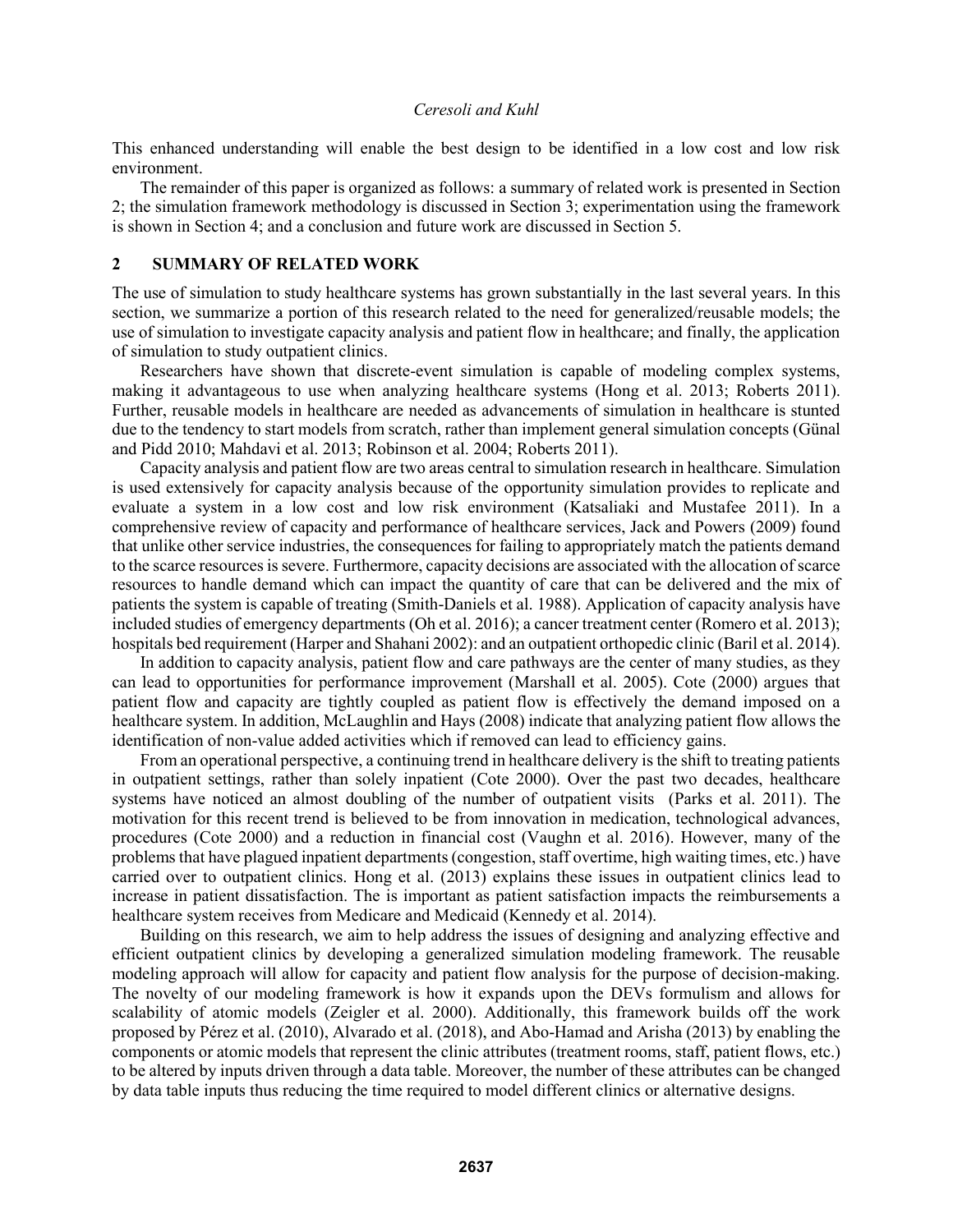# **3 SIMULATION OF HEALTHCARE CLINICS**

In this section, we summarize the operational aspects of outpatient healthcare clinics, and the translation of these aspects to the development of a generalized simulation framework. In particular, our focus is on the operational aspects of the clinic that will impact clinic design decisions relative to productivity, efficiency, and quality of patient care. These include aspects such as facility layout and configuration, patient arrival patterns, patient flows, and work flows, among others. To represent the dynamic behavior and performance, a discrete-event simulation framework is presented to facilitate system design, analysis, and decisionmaking.

# **3.1 Clinic System Description**

While there are a plethora of specialty outpatient healthcare clinics, from an operational perspective, most share a similar operational flow and sequence. Although the specific details with regard to medical diagnosis and treatment may differ, we describe a representative clinic from patient flow, and work flow perspectives.

Patients arrive to a clinic either based on a schedule, as walk-ins, or a combination of both. Patients can typically be classified by their diagnosis or reason for the visit and thus defining their patient care pathway. At arrival, the patient checks in (often at a reception desk) and the clinic staff is notified that the patient is waiting. From the staff perspective, the patient arrival triggers the staff to determine who will be assigned to that patient. Once a staff member has selected the patient, they will begin reviewing the patient's records. Meanwhile, the clinic determines the availability of an exam room for the patient. Once available, the patient will have their vital signs taken on the way to the exam room. In the exam room, various assessments or procedures will occur. Typically these include a preliminary assessment from a nurse of physician's assistant followed by a doctor assessment or procedure. Between those assessments a handoff occurs to brief the doctor on the findings from the preliminary assessment. If the patient required a procedure, depending on the procedure and the resource requirements, the procedure could either be performed in the exam room or in a separate procedure room (this may depend on the procedure required and/or room availability.). Once the patient has finished with their care, they will check out and depart the system. After the patient departs, the staff finish the charting and order writing, if required, before seeing the next patient. (A flowchart illustrating patient flows is shown in Figure 2 for the representative healthcare clinic used in our experiment.)

# **3.2 Healthcare Clinic Simulation Framework**

To provide a generalized method to study the dynamic behavior of healthcare clinics and to analyze alternative outpatient healthcare clinic designs, we have developed a Healthcare Clinic Design Simulator (HCD-Sim). Our simulation framework is designed to have a data-driven, modular structure. That is, our intent is to provide a discrete-event simulation model that will be able to represent a large class of outpatient healthcare clinics only through the specification of clinic data relative to patient flows, work flows, and resource requirements. While ongoing research is continuing the framework can conceptually be divided into the following five components – (a) clinic system inputs; (b) clinic decision variables; (c) flexible clinic model; (d) experimental design; and (e) clinical performance. The overall simulation framework for HCD-Sim is presented in Figure 1.

HCD-Sim utilizes the operational data that defines the clinic as user-specified inputs. The clinical system input includes the patient types, patient mix, arrival schedule, and patient flow pathways. Patient types from the perspective of the simulator refers to different flows that a patient could take through the clinic. This will include the resources that are required for their care along with the processing times for assessments, treatments, and associated processes.

The clinic decision variables define the set of design decisions that the healthcare clinic is interested in investigating such as staffing, equipment, clinical design specifications, and prioritizations. The staffing variables may include the staffing levels and schedules for staff. The equipment variables may include the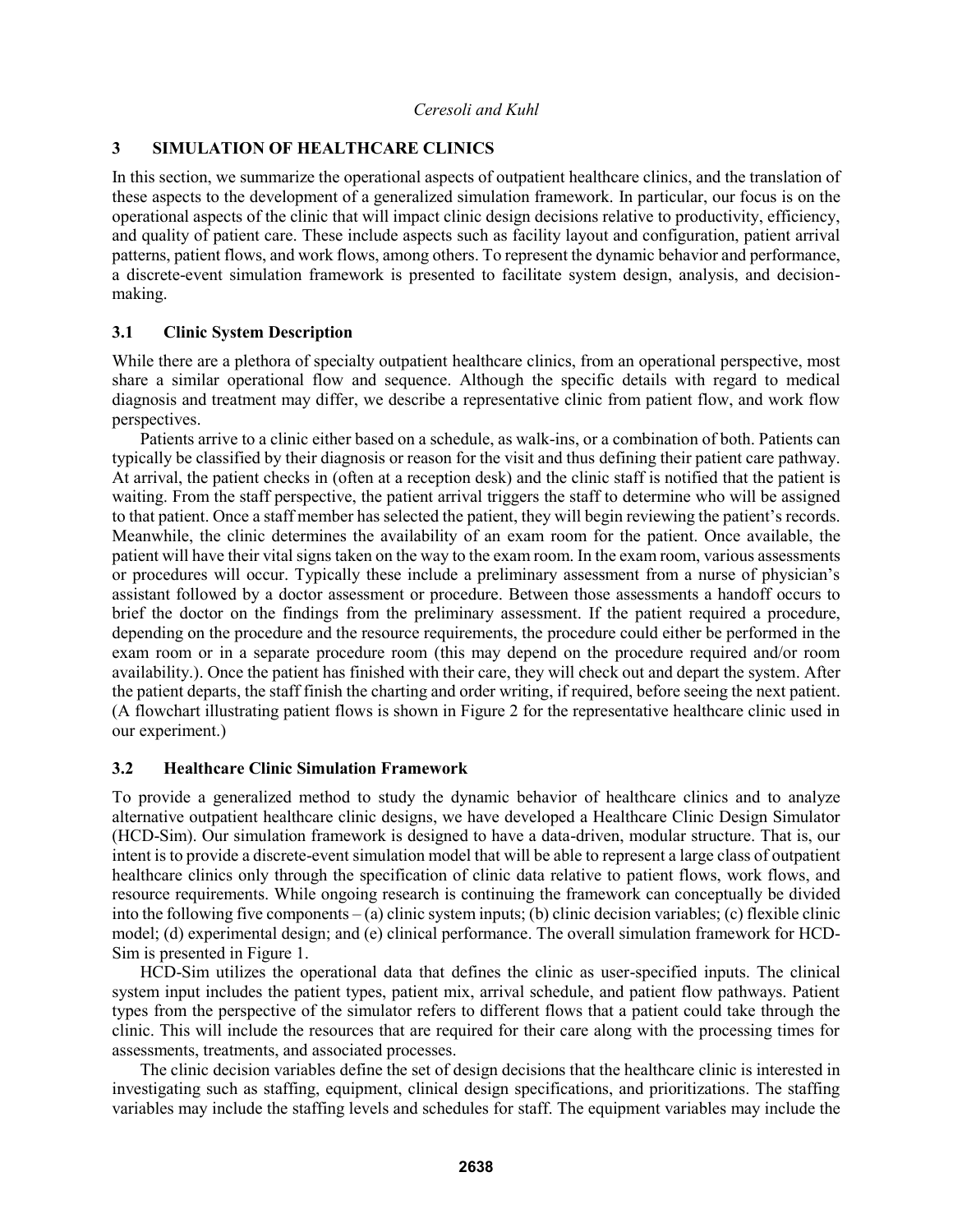number of medical devices or capacity of the equipment. The clinical design parameters refer to the number of exam and procedure rooms along with the sizing of wait and/or work rooms, etc. In addition, how the clinic prioritizes patients and how staff prioritize tasks are included as potential decision variables.



Figure 1: HCD-Sim modeling framework for the design and analysis of healthcare clinics.

The flexible clinic model takes the inputs and decision variables and creates a representative model of the clinic so that the decision variables can be studied through experimentation. The flexible clinic model is designed around a relational table architecture. The architecture enables the complex nature of patient flows and the resources to be modeled in a manner that is flexible and able to represent a large class of outpatient healthcare clinics. For example, multidisciplinary care teams can be included to model patient centered operations through the use of different types of staff treating the patient. The clinic model also includes a flexible structure for modeling the work flows, patient arrival patterns, patient mix, staffing schedules, and other system components.

The experimental design component, as shown in Figure 1, is linked to the decision variables that are being studied as well as the performance metrics. The experiments that the framework is currently designed to perform include patient flow analysis, capacity analysis, and resource optimizations. Patient flow can be analyzed to reduce non-value added steps and analyze the time a patient has to remain in the clinic to receive treatment. Capacity analysis of the clinic can be used to identify the limiting factors of system performance and productivity. And, resource optimization can be performed to determine the best mix of system resources (rooms, equipment, personnel, etc.) in order to optimize system performance.

Finally, clinic performance can be assessed by the simulation framework utilizing performance metrics related to productivity, efficiency, and quality of patient care. The performance metrics that the framework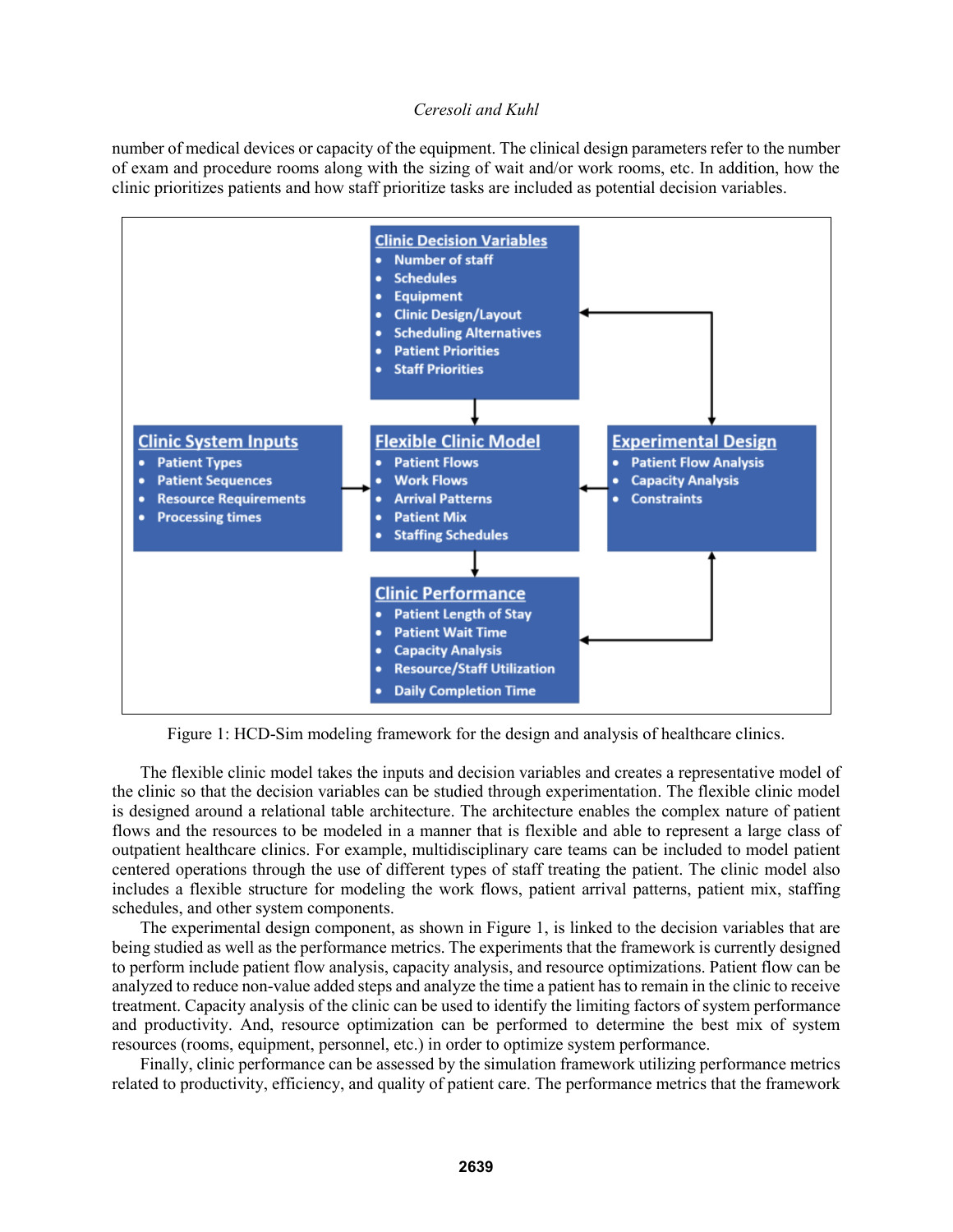currently collects includes patient waiting times, resource utilization, staff utilization, staff overtime, congestion measures (queuing metrics), total time patient is in the system, and throughput, among others.

HCD-Sim is currently implemented using Simio simulation software. The design of the framework heavily utilizes the relational database table structure to enable the data-driven clinic specification of the clinic parameters, operational flows, and decision variables.

## **4 EXPERIMENTION USING HCD-SIM**

To demonstrate the capabilities of experimentation with the HCD-Sim framework, an experiment on the design and capacity analysis of a representative, general outpatient clinic is considered. In particular, this experiment will explore questions related to facility configuration, staffing levels, and patient mix with regard to the clinical capacity measured in terms of patient throughput. These questions include:

- What is the impact of the mix of the number of exam rooms and procedure rooms on clinic capacity?
- For a given facility configuration, how does the number of medical personnel (nurses, doctors, and physician assistants) effect clinic capacity?
- What effect does the mix of patients types (based on patient flow pathway) have on clinic capacity?

Although HCD-Sim can produce a comprehensive array of system performance measures and statistics, we have elected to focus on patient throughput to illustrate the types of analysis one can perform using the simulation framework.

## **4.1 Clinic Operations**

The clinic facility and operations of the representative outpatient clinic used in the experiment include the following. The layout of the clinic consists of a check-in/check-out station, waiting room, vital signs assessment station, exam rooms, procedure rooms, and staff work room/stations. There are six different patient types that visit this clinic. The six patient types differ in the resources that they require for their treatment and the procedures that are performed. The patient types along with their sequences and staff requirements are shown in Table 1.

Table 1: Patient flow sequences, resources requirements and process time durations for the general clinic. All duration times provided in minutes.

| <b>Sequence Step</b>           | <b>Input Parameter</b>   | <b>Patient Task Type</b> |                             |                                                                                                        |                             |                                         |                        |
|--------------------------------|--------------------------|--------------------------|-----------------------------|--------------------------------------------------------------------------------------------------------|-----------------------------|-----------------------------------------|------------------------|
|                                |                          |                          |                             |                                                                                                        |                             |                                         | Б                      |
| Check-in                       | <b>Staff Requirement</b> | Receptionist             | <b>Receptionist</b>         | <b>Receptionist</b>                                                                                    | Receptionist                | <b>Receptionist</b>                     | Receptionist           |
|                                | Duration (min)           | Triangular(3,5,7)        | Triangular(3,5,7)           | Triangular(3,5,7)                                                                                      | Triangular(3,5,7)           | Triangular(3,5,7)                       | Triangular(3,5,7)      |
| <b>Vitals &amp; RN Assess.</b> | <b>Staff Requirement</b> | <b>RN</b>                | <b>RN</b>                   | RN                                                                                                     | <b>RN</b>                   | <b>RN</b>                               | <b>RN</b>              |
|                                | Duration (min)           | Triangular(5,10,15)      | <b>Triangular(5,10,15)</b>  | <b>Triangular(5,10,15)</b>                                                                             |                             | Triangular(5,10,15) Triangular(5,10,15) | Triangular(5,10,15)    |
| Physician Assess.              | <b>Staff Requirement</b> | Doctor                   | Doctor                      | Doctor                                                                                                 | PA                          | PA                                      | PA                     |
|                                | Duration (min)           |                          |                             | Triangular(15,20,25) Triangular(15,20,25) Triangular(15,20,25) Triangular(5,10,15) Triangular(5,10,15) |                             |                                         | Triangular $(5,10,15)$ |
| Procedure A                    | <b>Staff Requirement</b> |                          | <b>RN</b>                   |                                                                                                        |                             | <b>RN</b>                               |                        |
|                                | Duration (min)           |                          | <b>Triangular(15,20,25)</b> |                                                                                                        | <b>Triangular(15,20,25)</b> |                                         |                        |
| Procedure B                    | <b>Staff Requirement</b> |                          |                             | Doctor & RN                                                                                            |                             |                                         |                        |
|                                | Duration (min)           |                          |                             | <b>Triangular(50,60,70)</b>                                                                            |                             |                                         |                        |
| Procedure C                    | <b>Staff Requirement</b> |                          |                             |                                                                                                        |                             |                                         | PA                     |
|                                | Duration (min)           |                          |                             |                                                                                                        |                             |                                         | Triangular(30,45,60)   |
| Check-out                      | <b>Staff Requirement</b> | Receptionist             | <b>Receptionist</b>         | <b>Receptionist</b>                                                                                    | Receptionist                | <b>Receptionist</b>                     | <b>Receptionist</b>    |
|                                | Duration (min)           | Triangular(3,5,7)        | Triangular(3,5,7)           | Triangular(3,5,7)                                                                                      | Triangular(3,5,7)           | Triangular(3,5,7)                       | Triangular(3,5,7)      |

Patients flow through the clinic as shown in Figure 2. When a patient arrives, they check in and stay in a waiting room until an exam room is available. Once available, a nurse escorts the patient to the exam room and performs a general assessment. The nurse will leave the exam room and review the patient with

.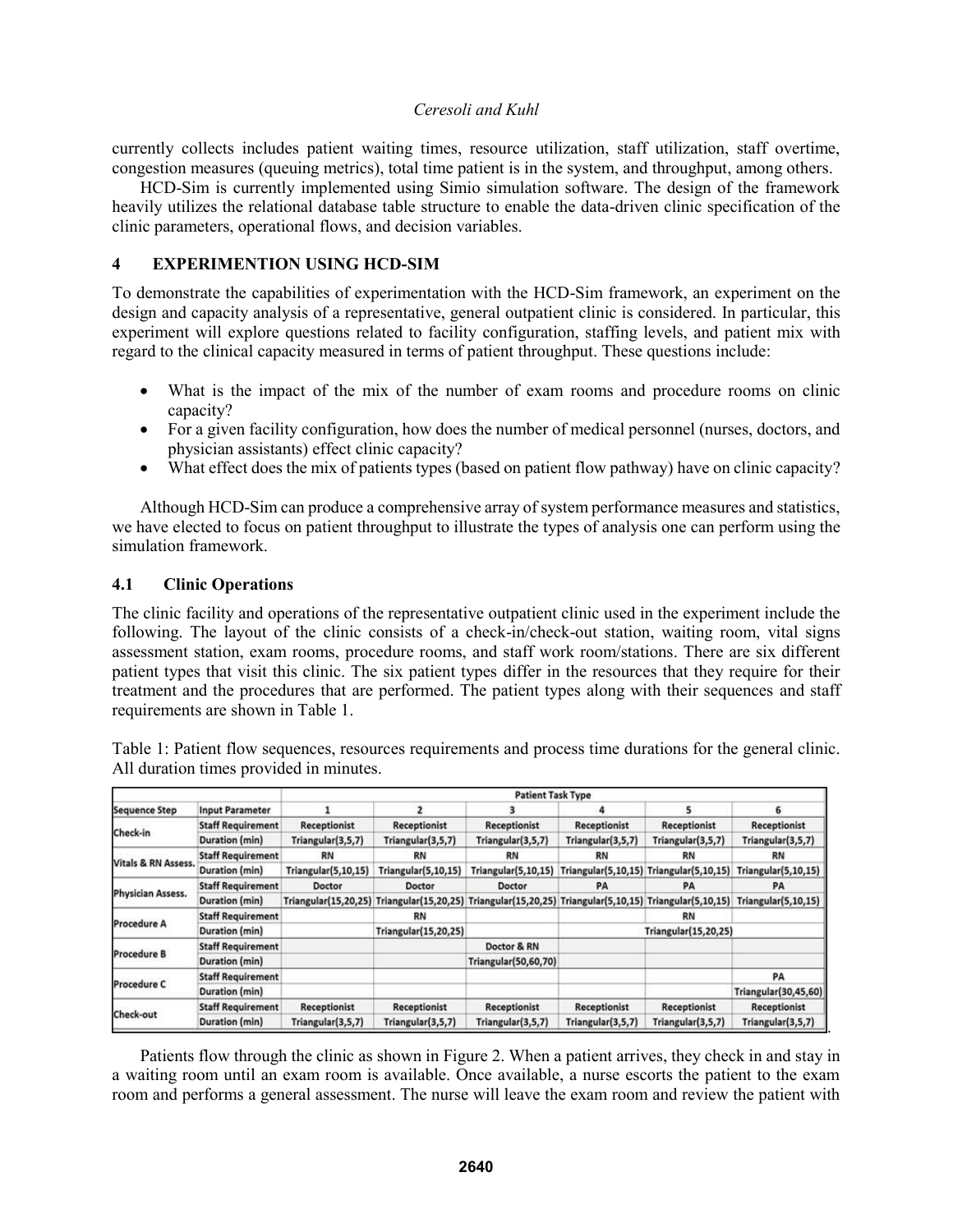the doctor or physician assistant (PA) in the staff work room. The physician then meets the patient and provides an assessment. After all the assessments are complete, the patient either checks out and leaves the clinic, or has a procedure completed with a physician, and/or nurse. When the procedure is complete, the patient leaves the clinic.

To test the theoretical limits of the clinic capacity, the patients arrive individually according to an event that is triggered once the previous patient has finished the check in step. While not completely representative of clinic operations, this method allows for an infinite stream of patients so the demand and capacity limits can be assessed when altering the staff and room resources of the clinic.



Figure 2: Patient flow logic for the general clinic.

# **4.2 Experimental Setup**

The decision variables under consideration for this experiment are the number of exam rooms and procedure rooms, staffing levels, and patient mix. The experiment will be conducted in three stages utilizing throughput as the primary performance measure of interest. First, the clinic is examined to determine the best combination of exam and procedure rooms subject to a space limitation of 10 total rooms and no constraints on staff where all patient types are equally likely. Next, the staffing levels are investigated using the best room combination from the first experiment. Finally, the patient mix is studied by varying the patient mix under the best room and staffing combination. The experimental results for these three stages are presented and discussed in the next section.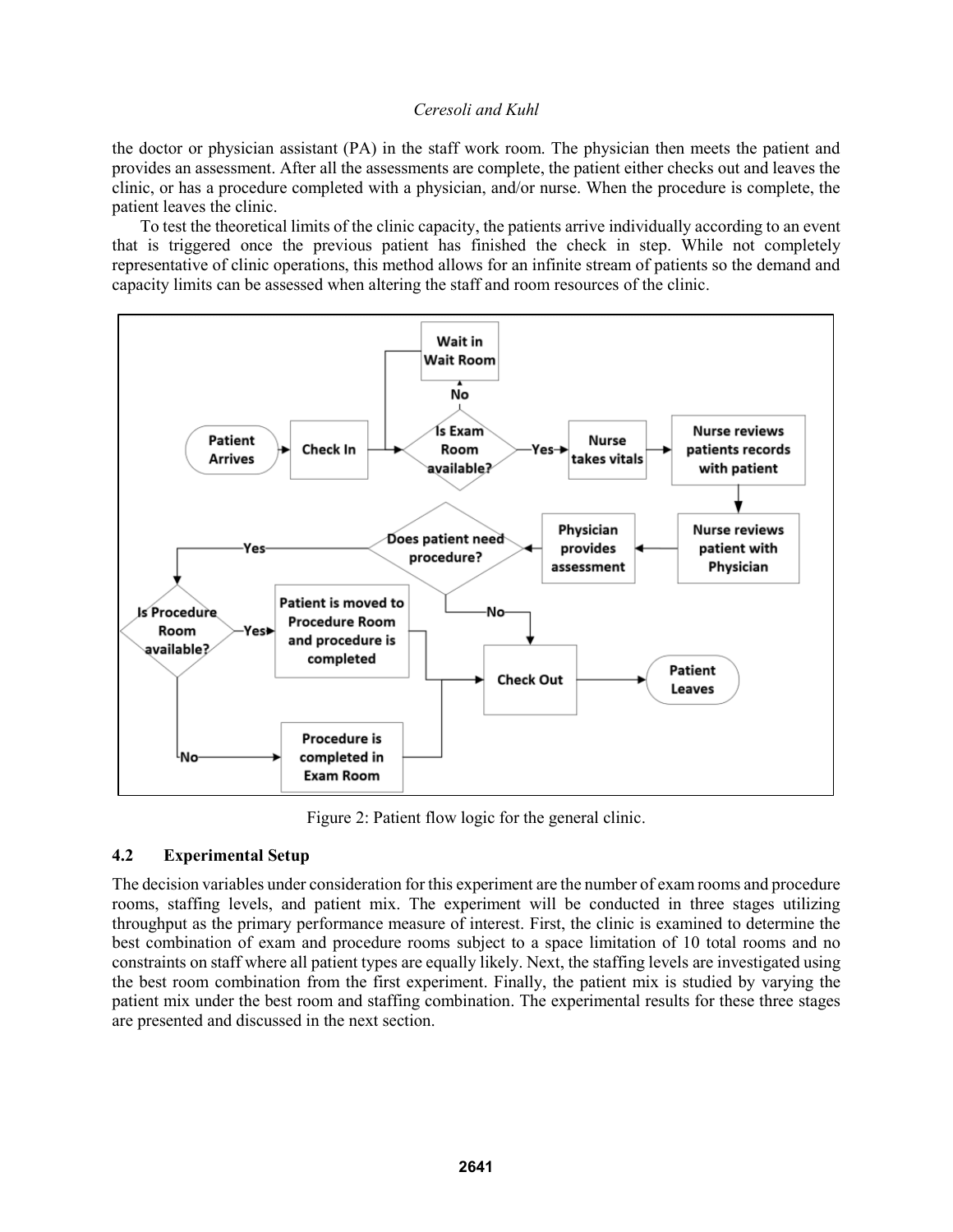# **4.3 Experimental Results**

The experimental results for the three staged experiments were collected using 25 independent replication of 10 hour clinic days. This three staged experimental method was used to systematically identify the impact of each decision variable (number or rooms, staffing levels, and patient mix). The capacity analysis for room configuration was performed for five different room configurations. The results are shown in Figure 3. These results show the configuration highest patient throughput results where there is an even split of 5 exam and 5 procedure rooms. Furthermore, this analysis provides data to suggest that exam rooms are more impactful on throughput than procedure rooms. In the subsequent experiments, the patient mix will be examined.

Given the 5 exam room/5 procedure room configuration, we assess the impact of different staffing levels on the performance of the clinic. In particular, seven staffing combinations are selected and compared based on average clinic throughput. The results for this staffing analysis are shown in Figure 4. Of the staffing configurations examined, the configuration of 5 physician assistants, 5 doctors, and 10 nurses was able to achieve the same average throughput of 58.6 patients per day as the non-personnel constrained experiment.



Figure 3: Capacity analysis results for possible room configurations**.**

The final experiment investigates the impact of different patient mix on capacity performance of the clinic. The experiment is conducted using the best combination of rooms (Combination 3 in Figure 3) and combination 6 in the staffing analysis. To assess the impact of different scheduling policies, five patient mix combinations are tested. The five combinations are selected to investigate the impact of the three procedures that are performed at the clinic. The results are shown in Figure 5. Combination 1 is the base case which is identical to results from the previous experiments. Combination 2 s increases the percentage of patients that require procedures, which corresponds to the lower throughput as compared to the base case. Combination 3 increases the two patient task types that have significantly longer procedures (B and C). Combination 4 is the inverse of combination 3, which intuitively, has the highest throughput since the longer procedures are less likely to be required. Finally, combination 5 investigates the throughput when patients arriving to the clinic require the doctor more than the physician assistant. Looking at all 5 combinations, the results are reasonable. This information could be useful for the clinic in the future to prevent scheduling patients in a manner that would restrict the flow of patients and reduce throughput.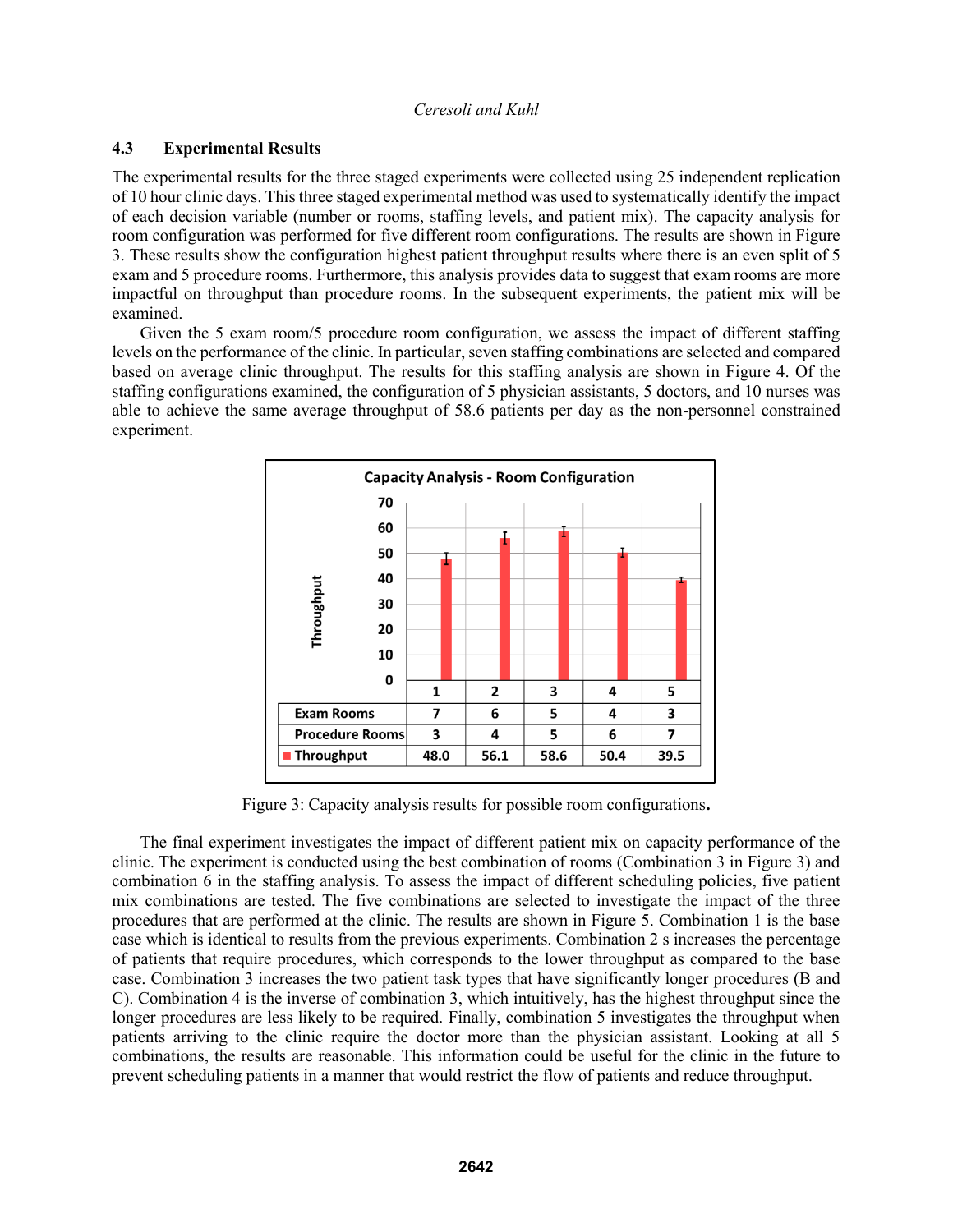*Ceresoli and Kuhl*



Figure 4: Staffing analysis results for different staffing configurations.



Figure 5: Patient mix analysis for seven different patient mix configurations.

# **5 CONCLUSION**

In this paper a generalized simulation framework for the analysis of outpatient healthcare clinics, HCD-Sim, is introduced. The simulation framework is designed to provide a flexible platform for modeling and simulating a large class of outpatient healthcare clinics using a data-driven modeling technique. A representative clinic example demonstrates the framework and illustrates the analysis capability of the framework. HCD-Sim presents a step forward in data-driven and generalized healthcare simulation modeling techniques that could enable simulation to be used more widely among healthcare organizations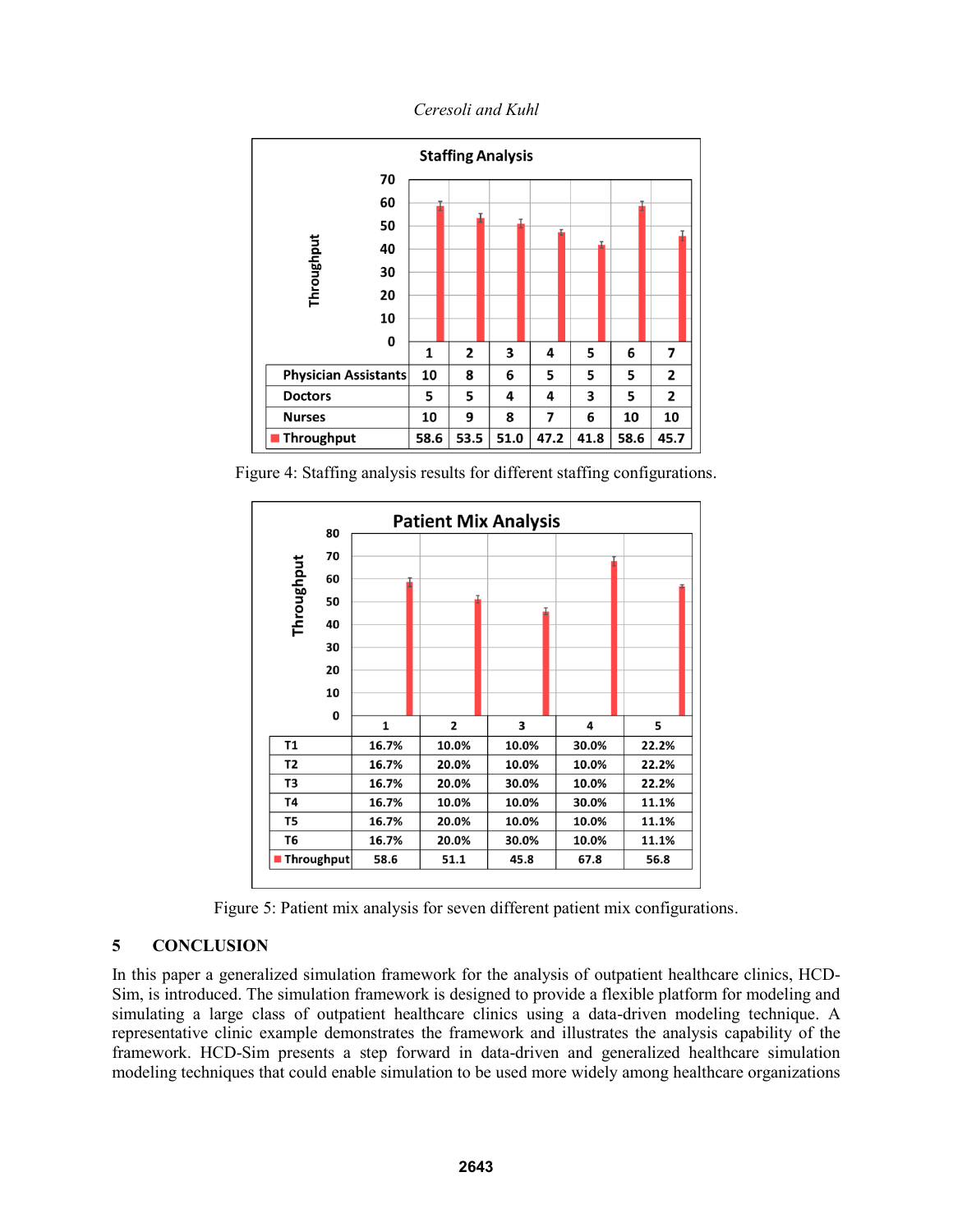without the time and effort required to construct a simulation model from scratch but yet effective enough to provide meaningful results for the purpose of decision-making.

Future work for this research and simulation framework includes the addition of financials to incorporate the budgetary constraints that face healthcare systems. Including these aspects will allow healthcare organizations to better evaluate the cost-benefit trade-offs among alternatives. Additionally, the framework could be expanded by enabling the components or attributes of the clinic to be dynamically created to further reduce the modeling required for alternative clinic designs.

## **REFERENCES**

- Abo-Hamad, W., A. Arisha. 2013. "Simulation-based Framework to Improve Patient Experience in an Emergency Department". *European Journal of Operations Research* 224(1):154-166.
- Alvarado, M. M., T. G. Cotton, L. Ntaimo, E. Pérez, and R. Carpentier. 2018. "Modeling and Simulation of Oncology Clinic Operations in Discrete Event System Specification". *Simulation* 94(2):105-121.
- Baril, C., V. Gascon, and S. Cartier. 2014. "Design and Analysis of an Outpatient Orthopedic Clinic Performance with Discrete Event Simulation and Design of Experiments". *Computers & Industrial Engineering* 78(2):285-298.
- Cote, M. J. 2000. "Understanding Patient Flow". *Decision Line* 31(2):8-10.
- Günal, M. M. and Pidd, M. 2010. "Discrete Event Simulation for Performance Modelling in Healthcare: A Review of the Literature". *Journal of Simulation* 4(1):42-51.
- Harper, P. R. and A. Shahani. 2002. "Modelling for the Planning and Management of Bed Capacities in Hospitals". *Journal of the Operational Research Society* 53(1):11-18.
- Hong, T. S., P. P. Shang, M. Arumugam, and R. M. Yusuff. 2013. "Use of Simulation to Solve Outpatient Clinic Problems: A Review of the Literature". *South African Journal of Industrial Engineering*  24(3):27-47.
- Jack, E. P. and T. L. Powers. 2009. "A Review and Synthesis of Demand Management, Capacity Management and Performance in Health-care Services". *International Journal of Management Reviews*  11(2):149-174.
- Katsaliaki, K. and N. Mustafee. 2011. "Applications of Simulation within the Healthcare Context". *Journal of the Operational Research Society* 62(8):1431-1451.
- Kennedy, G. D., S. E. Tevis, and K. C. Kent. 2014. "Is there a Relationship between Patient Satisfaction and Favorable Outcomes?". *Annals of Surgery* 260(4):591-592.
- Mahdavi, M., T. Malmström, J. van de Klundert, S. Elkhuizen, and J. Vissers. 2013. "Generic Operational Models in Health Service Operations Management: A Systematic Review". *Socio-Economic Planning Science* 47(4):271-280.
- Marshall, A., C. Vasilakis, C. and E. El-Darzi. 2005. "Length of Stay-based Patient Flow Models: Recent Developments and Future Directions". *Health Care Management Science* 8(3):213-220.
- McLaughlin, D. B. and J. M. Hays. 2008. *Healthcare Operations Management*. Washington, D.C: Health Administration Press.
- Oh, C., A. M. Novotny, P. L. Carter, R. K. Ready, D. D. Campbell, and M. C. Leckie. 2016. "Use of a Simulation-based Decision Support Tool to Improve Emergency Department Throughput". *Operations Research for Health Care* 9:29-39.
- Parks, J. K., P. Engblom, E. Hamrock, S. Satjapot, and S. Levin. 2011. "Designed to Fail: How Computer Simulation can Detect Fundamental Flaws in Clinic Flow". *Journal of Healthcare Management* 56(2):135-146.
- Pérez, E., L. Ntaimo, C. Bailey, and P. McCormack. 2010. "Modeling and Simulation of Nuclear Medicine Patient Service Management in DEVS". *Simulation* 86(8-9):481-501.
- Roberts, S. D. 2011. "Tutorial on the Simulation of Healthcare Systems"*. In Proceedings of the 2011 Winter Simulation Conference*, edited by S. Jain et al., 1408–1419. Piscataway, New Jersey: IEEE.